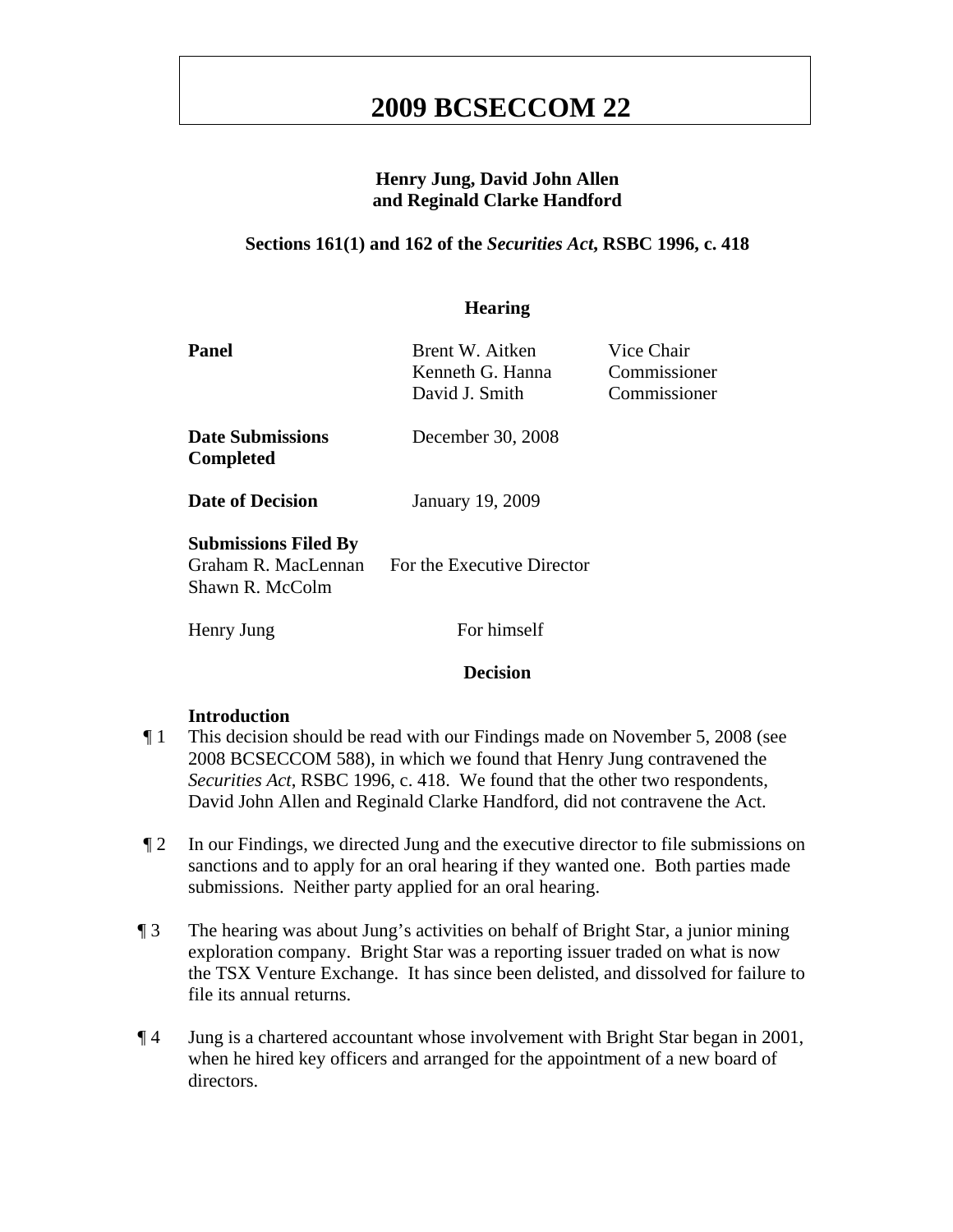- ¶ 5 Bright Star directors said Jung provided the "impetus" for the company, was the "number one" person providing direction to the company, the "general manager," and the one that "ran the company."
- ¶ 6 Jung determined what matters went before the board, although as a matter of practice he operated autonomously, binding the company in significant matters. Bright Star's principal activities were mineral exploration and financing. Jung was the one who made the significant decisions about both. Jung used his own funds to provide Bright Star with working capital. Jung did everything significant in connection with Bright Star's largest financing, the debenture issue described below.
- ¶ 7 On behalf of Bright Star, Jung:
	- hired and supervised key staff
	- negotiated and signed agreements
	- managed the company's cash flow
	- prepared and signed cheques
	- was solely responsible for the company's accounting
	- **Permision** prepared unaudited financial statements
	- managed the relationship with the company's auditors
	- sought financing
	- sought property acquisitions.
- ¶ 8 We found that Jung was a *de facto* director and officer of Bright Star.
- ¶ 9 Between July 2001 and September 2004, Jung made hundreds of trades in Bright Star shares in his own name and through companies controlled or directed by him – trades representing a total volume of 5.7 million shares. Jung did not file any insider trading reports for any of these trades.
- ¶ 10 In 1996 the exchange became concerned about Jung's suitability as an officer or director of exchange listed companies. In a May 1996 letter to Jung, the exchange referred to Jung's past history with companies where he was "not appointed officially as a director" but "performed a significant role similar to that of a director or officer." The exchange went on to say, "your suitability as a director or officer or someone who performs similar functions to those of a director is questionable." Jung says that this letter was the reason he did not put his name forward to be a director of Bright Star.
- ¶ 11 In early 2002, Bright Star entered into a financing arrangement that Jung negotiated with John Cornwall of Ottawa. Bright Star issued three debentures to three Ontario companies controlled by Cornwall. The companies paid for the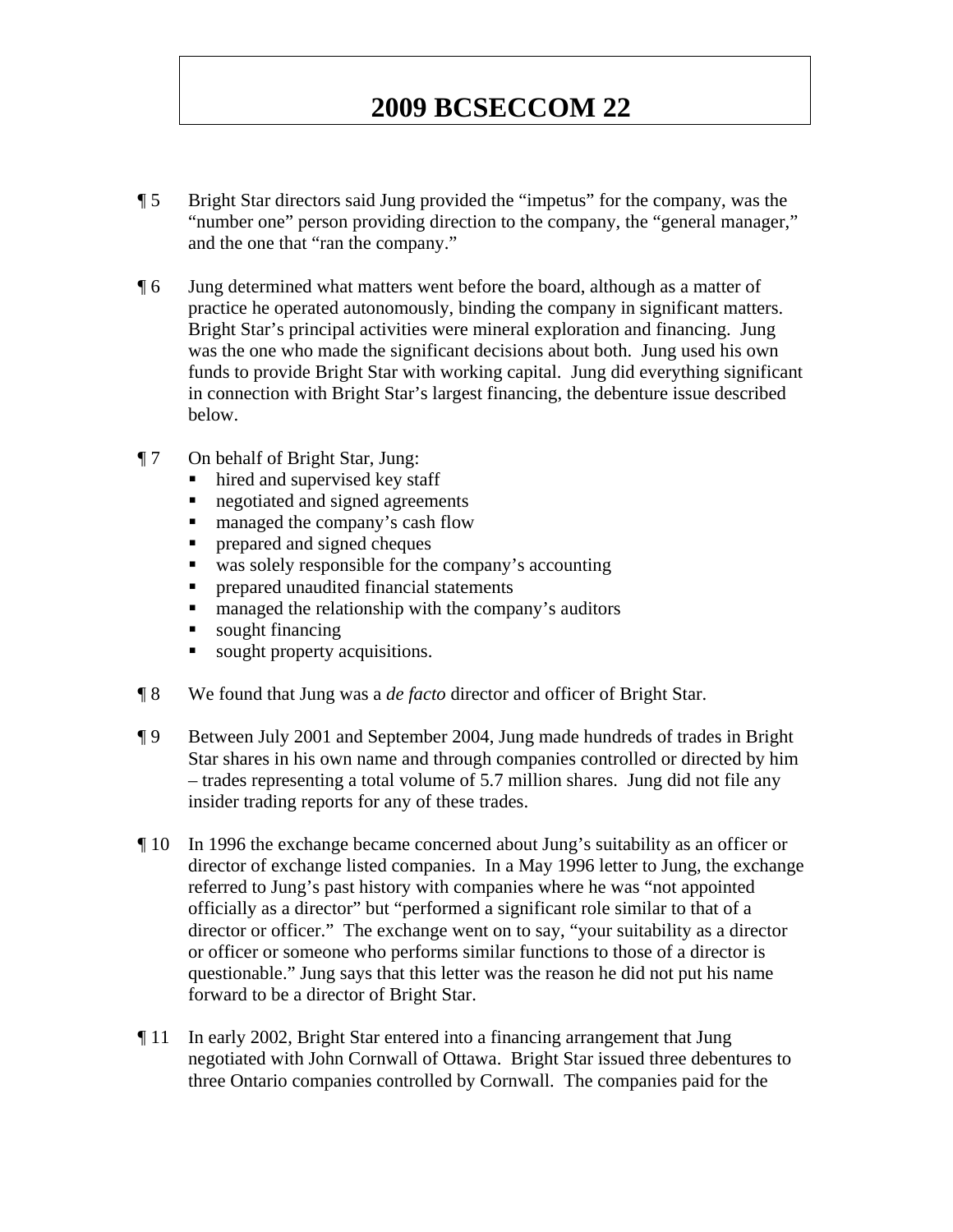debentures with promissory notes. Cornwall then placed newspaper advertisements to find cash investors. He found 130 individuals who invested a total of nearly \$3 million in cash in Bright Star debentures.

- ¶ 12 The investors were told little about Bright Star, its business, or its prospects. They appear to have had little understanding of the nature of their investment, or the associated risk. Cornwall told several investors that the face value of the debenture was "guaranteed."
- ¶ 13 The debentures are now worthless.
- ¶ 14 Jung managed and directed the debenture financing. He was Bright Star's sole contact with Cornwall. He negotiated the terms of the debentures. He alone dealt with Bright Star's counsel on legal issues related to the financing. He was the sole signatory of the subscription agreements between Bright Star and the individual investors and the debentures Bright Star issued to them. He arranged the involvement of Octagon Capital Corporation in setting up accounts for the individual investors.
- ¶ 15 Jung required Cornwall to obtain from each investor a letter addressed to Bright Star stating "This is to confirm my purchase and the transfer to me of a portion of an existing . . . convertible debenture that has been previously issued."
- ¶ 16 We found that Cornwall and Jung contemplated that the financing would be accomplished through the sale of debentures to individual investors.

#### **Findings**

- ¶ 17 We found that Jung:
	- 1. as a *de facto* director and senior officer, was an insider of Bright Star, and traded securities of Bright Star without filing reports of those trades, contrary to section 87 of the Act; and
	- 2. traded in Bright Star debentures without being registered to do so, contrary to section 34(1), and distributed those securities without filing a prospectus, contrary to section 61(1).

#### **Discussion**

- ¶ 18 The Executive Director says we should prohibit Jung, for 15 years, from:
	- trading securities,
	- using the exemptions under the Act,
	- acting as a director, officer, registrant or promoter,
	- engaging in a management or consultative capacity in connection with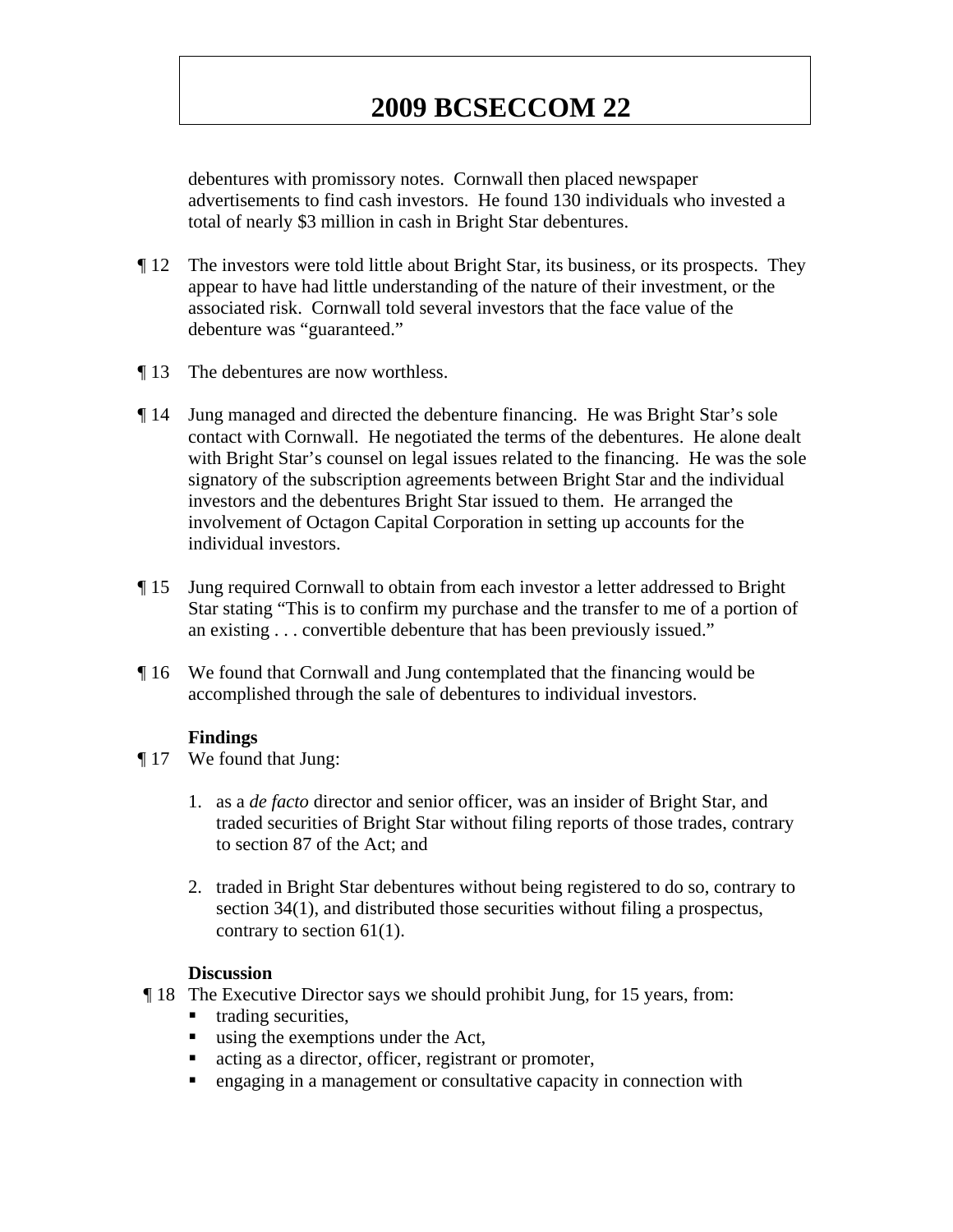activities in the securities market, and

- engaging in investor relations activities.
- ¶ 19 The executive director also seeks an administrative penalty of \$100,000.
- ¶ 20 Jung says that the appropriate sanction would be a prohibition from acting as a director or officer of any issuer, and from acting as a registrant, for six months, and an administrative penalty of \$5,000.
- ¶ 21 In *Re Eron Mortgage Corporation* [2000] 7 BCSC Weekly Summary 22, the Commission discussed the factors relevant to sanction as follows (at page 24):

In making orders under sections 161 and 162 of the Act, the Commission must consider what is in the public interest in the context of its mandate to regulate trading in securities. The circumstances of each case are different, so it is not possible to produce an exhaustive list of all of the factors that the Commission considers in making orders under sections 161 and 162, but the following are usually relevant:

- the seriousness of respondent's conduct,
- the harm suffered by investors as a result of the respondent's conduct,
- the damage done to the integrity of the capital markets in British Columbia by the respondent's conduct,
- the extent to which the respondent was enriched,
- factors that mitigate the respondent's conduct,
- the respondent's past conduct,
- the risk to investors and the capital markets posed by the respondent's continued participation in the capital markets of British Columbia,
- the respondent's fitness to be a registrant or to bear the responsibilities associated with being a director, officer or adviser to issuers,
- the need to demonstrate the consequences of inappropriate conduct to those who enjoy the benefits of access to the capital markets,
- the need to deter those who participate in the capital markets from engaging in inappropriate conduct, and
- orders made by the Commission in similar circumstances in the past.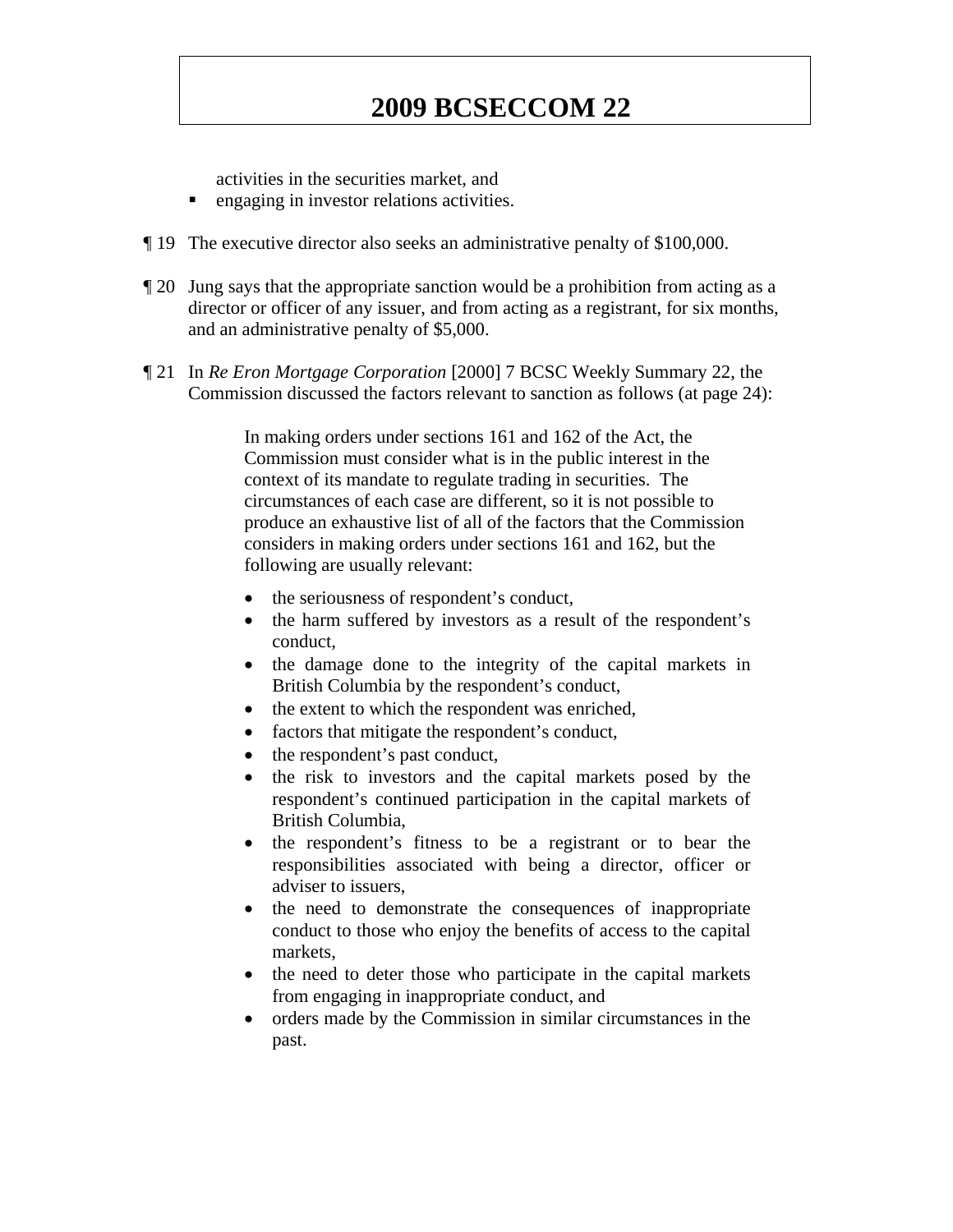### *Seriousness of misconduct*

- ¶ 22 Jung's misconduct is serious. He was an insider of Bright Star and, over a threeyear period, made hundreds of trades representing about 5.7 million of its common shares without filing insider trading reports. The filing of insider trading reports is an important element of securities regulation because it informs the market about trading in the issuer's shares by those who know the issuer the best – its management. Jung's failure to file reports for over three years for hundreds of trades aggregating millions of shares is serious contravention of the requirement and damages the integrity of our markets.
- ¶ 23 More seriously, Jung traded nearly \$3 million of Bright Star debentures to individual investors across Canada in an illegal distribution.
- ¶ 24 The requirements to be registered to trade securities, and to file a prospectus to distribute securities, are intended to prevent distributions of securities with the outcome that resulted in this case. Had the Bright Star investors had the benefit of the advice of a registrant, and the disclosure required by a prospectus, it is unlikely they would have invested and their losses could have been averted.

### *Harm to investors*

¶ 25 Jung's conduct harmed investors. Jung refers to the losses suffered by only two investors, British Columbia residents who he says lost less than \$25,000. In any event, he denies any responsibility for their losses, and those of the other 128 investors who purchased about \$3 million of now-worthless debentures. He says Cornwall is to blame. These submissions not only rely on facts not in evidence (the losses of the unnamed investors he describes), but contradict our finding that he played the leading role in the distribution to all 130 investors.

### *Damage to integrity of the market*

¶ 26 Jung's focus on the two British Columbia investors, and his disregard of the 128 other investors who purchased Bright Star debentures and lost their investment, shows his failure to understand the impact of his conduct on British Columbia's capital markets. There is always damage done to British Columbia's capital markets when a British Columbia reporting issuer perpetrates an illegal distribution from British Columbia. That only a small number of British Columbia residents participated in the distribution is not relevant. What matters is the scale of the distribution. Here, the scale of the distribution – investments of \$3 million by 130 investors in seven provinces – was significant, and cannot but have damaged the reputation of our capital markets.

### *Enrichment*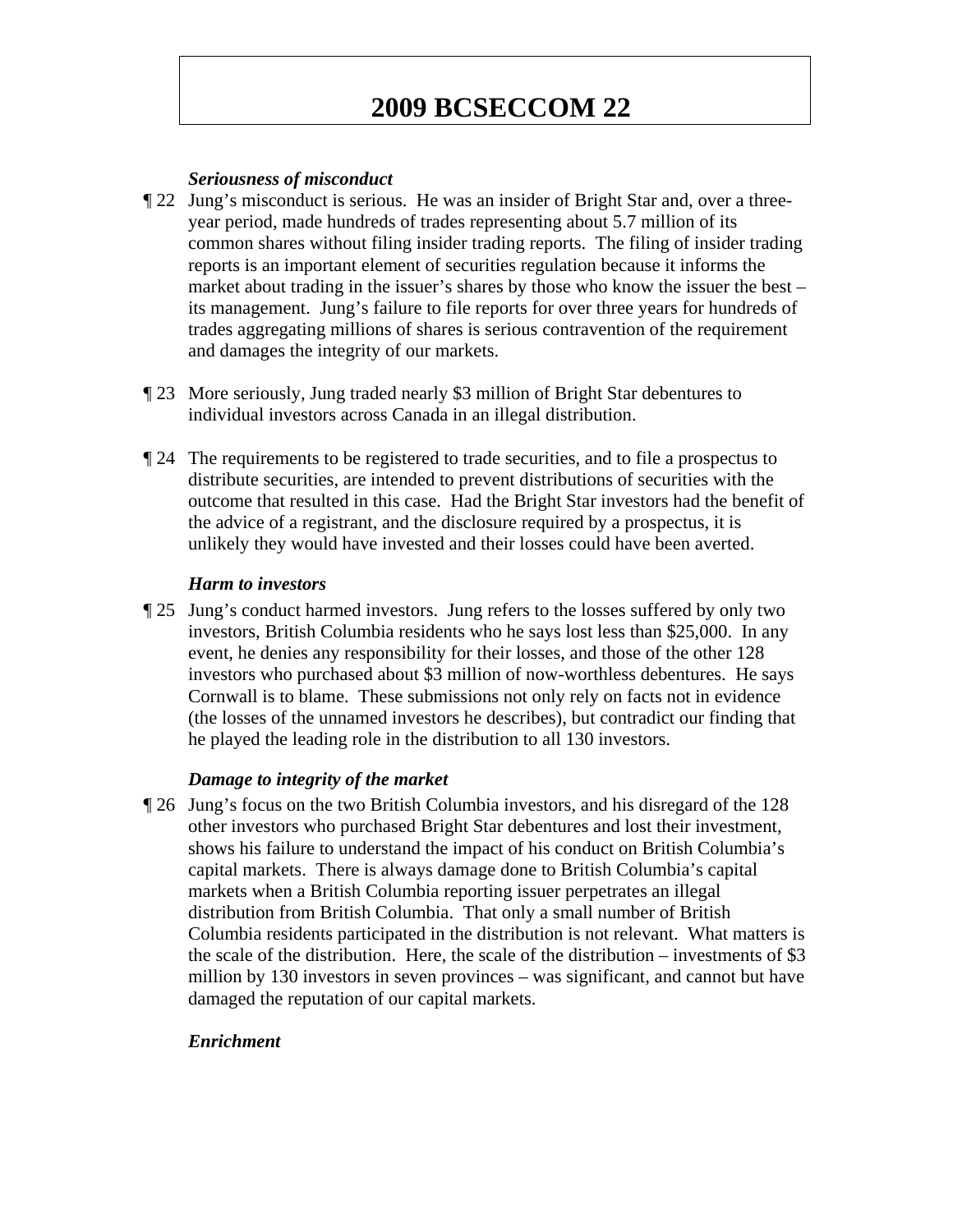¶ 27 Bright Star paid Jung \$60,000 per year, which was at least partly funded by the proceeds of the debenture issue. Jung says his working capital loans to Bright Star left him with losses of \$250,000, and that he lost his own investment in Bright Star. There is no evidence on either subject in the record.

### *Mitigating factors*

¶ 28 We are not aware of any mitigating factors. Jung says he relied on legal advice about the Bright Star debenture issue, but there is no evidence on that subject in the record.

#### *Past conduct, risk, fitness, and deterrence*

- ¶ 29 Jung did not put his name forward as a director of Bright Star because of the exchange's May 1996 letter advising him that his suitability as a director or officer was "questionable." The exchange was of the view that Jung had a pattern of performing the role of a director or officer of public companies without being officially appointed to those positions. Despite this warning that the issue was not his formal title but his actual conduct, Jung nonetheless acted as a *de facto*  director and senior officer of Bright Star.
- ¶ 30 The Act regulates securities trading in the public interest. What matters is the substance of conduct, not its form. Jung, however, ignores substance and conducts himself according to the form.
- ¶ 31 For example, Jung said he could not have been responsible for all of the things that Bright Star did because he did not carry a director or officer title, nor was he formally appointed to any director or officer position. Despite clear evidence that he ran the company, the cornerstone of his defence was that he had an unwritten employment agreement (of which we found no evidence) that specified the scope of his authority. He failed to recognize that what was important was what he did, not what the agreement said. In his submissions on sanctions, he continues to describe his role in terms that contradict our Findings.
- ¶ 32 Jung insisted that Cornwall obtain letters from investors confirming their debenture investment as the acquisition of an existing, previously issued debenture. This shows Jung's apparent belief that, despite his signature on debentures issued to the investors by Bright Star, if he could document the transactions as resales of previously issued securities, the financing would not be a distribution.
- ¶ 33 In his submissions, Jung minimizes his role in the debenture distribution, saying that all he did was sign them. It was Cornwall, not him, who sold the debentures, he says, and so "any losses suffered by investors were due to Cornwall and not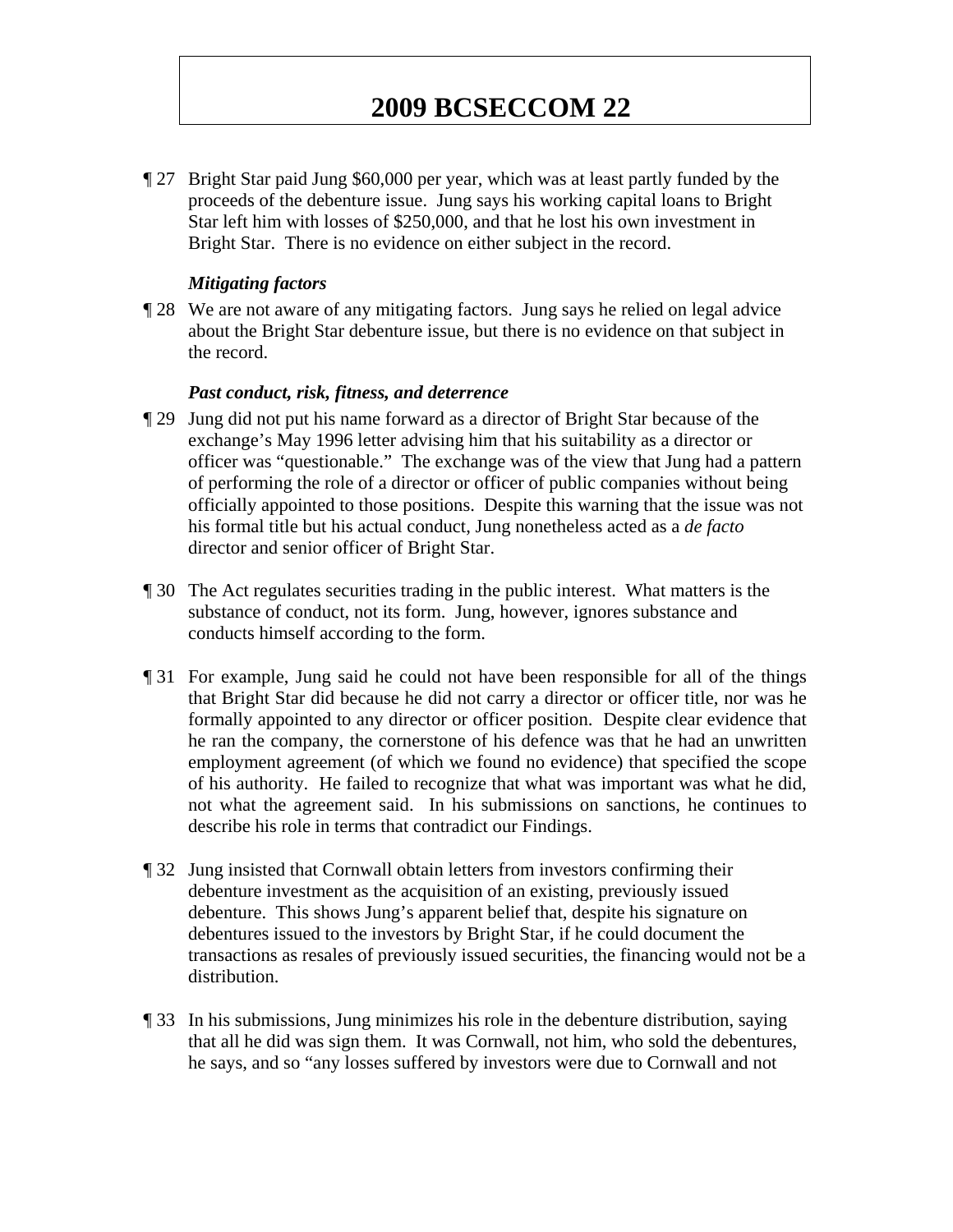Jung." He apparently sees no link between his role in directing the debenture financing and the losses suffered by investors.

- ¶ 34 For these reasons, Jung is not, in our opinion, currently fit to participate in public markets and were he to continue to do so, he would present a risk to investors.
- ¶ 35 It is appropriate to make orders that demonstrate the consequences of Jung's misconduct, and that will have an appropriate deterrent effect.

#### *Previous decisions*

- ¶ 36 Jung cited several authorities but we do not consider them relevant to the circumstances.
- ¶ 37 The executive director cites four illegal distribution cases (*L.O.M Medical International, Inc. and John Klippenstein* 2004 BCSECCOM 289; *Edgson* 2005 BCSECCOM 393; *Heeres* 2005 BCSECCOM 395; and *RAB Energy* 2004 BCSECCOM 632) and one insider trading report case (*Steffensen* [2000] 9 BCSC Weekly Summary 11). *LOM* is a decision of the Commission; the other cases are settlements made with the executive director.
- ¶ 38 In *LOM*, LOM and Klippenstein participated in an illegal distribution of LOM shares, raising about US\$1.4 million and C\$279,000 from 352 investors.
- ¶ 39 *LOM* involved factors that do not apply here. Klippenstein made misrepresentations, and he and his family took substantial cash out of LOM.
- ¶ 40 A significant aggravating factor in *LOM* was that while Klippenstein was engaging in the illegal distribution, he was under sanction by the Saskatchewan Securities Commission for a previous illegal distribution in that province. Here, Jung did not proceed in the face of an explicit prohibition from acting as a director and officer, but he arranged his relationship with Bright Star in a manner intended to avoid the issue raised by the Exchange in 1996 – acting as a director and officer despite not having the formal title. In addition, Jung has failed to accept responsibility for the harm done to investors and markets as a result of the illegal distribution.
- ¶ 41 The Commission made 10-year prohibition orders against Klippenstein under section 161(1) and ordered an administrative penalty of \$100,000. The administrative penalties in illegal distribution cases not involving misrepresentation or fraud are significantly lower.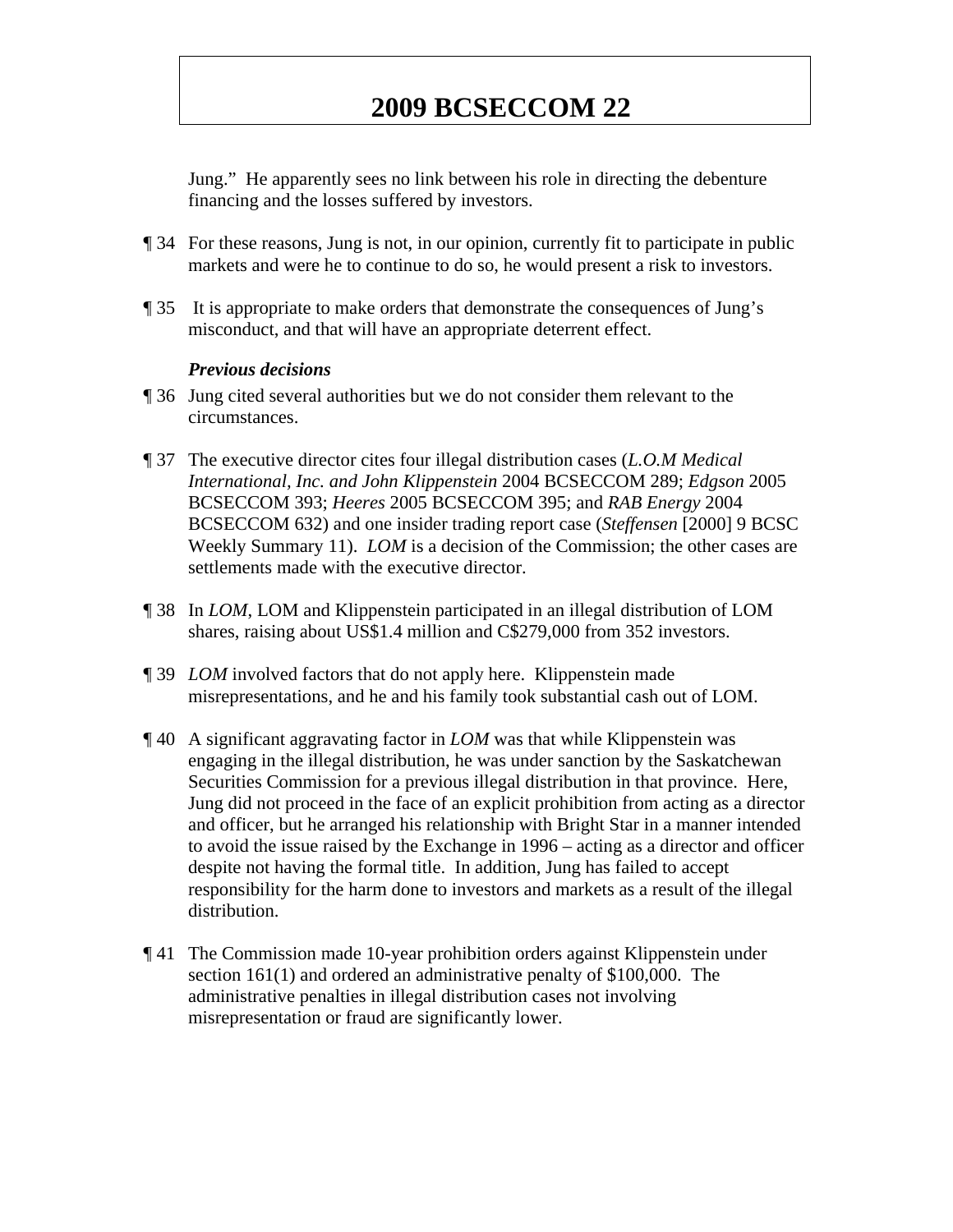¶ 42 In *Steffenson*, an insider failed to report nearly 500 trades representing over 1.1 million shares. He subsequently filed the reports and paid late filing fees of \$1,600. Steffensen agreed to 3-year prohibitions under section 161(1), a \$5,000 penalty, and \$1,000 in costs. Jung traded 5.7 million shares and made more trades than Steffensen. In *Steffensen* there was also evidence about the volume of trading in the company's shares generally, and about fluctuations in the share price, evidence we do not have here.

### **Orders**

- ¶ 43 Considering it to be in the public interest, we order:
	- 1. under section  $161(1)(b)$  of the Act, that Jung cease trading, and is prohibited from purchasing, securities or exchange contracts, except that Jung may trade for his own account through a registrant, if he gives the registrant a copy of this decision,
	- 2. under section  $161(1)(d)(i)$ , that Jung resign any position he holds as a director or officer of an issuer (except an issuer all the securities of which are owned beneficially by him, his wife, or his children), registrant or investment fund manager,
	- 3. under section  $161(1)(d)(ii)$ , that Jung is prohibited from becoming or acting as a director or officer of any issuer (except an issuer all the securities of which are owned beneficially by him, his wife, or his children), registrant or investment fund manager,
	- 4. under section  $161(1)(d)(iii)$ , that Jung is prohibited from becoming or acting as a registrant, investment fund manager or promoter,
	- 5. under section  $161(1)(d)(iv)$ , that Jung is prohibited from acting in a management or consultative capacity in connection with activities in the securities market,
	- 6. under section  $161(1)(d)(v)$ , that Jung is prohibited from engaging in investor relations activities,

until the later of January 18, 2024 and the date Jung pays the amount in paragraph 7 of these orders; and

7. under section 162, that Jung pay an administrative penalty of \$70,000.

¶ 44 January 19, 2009